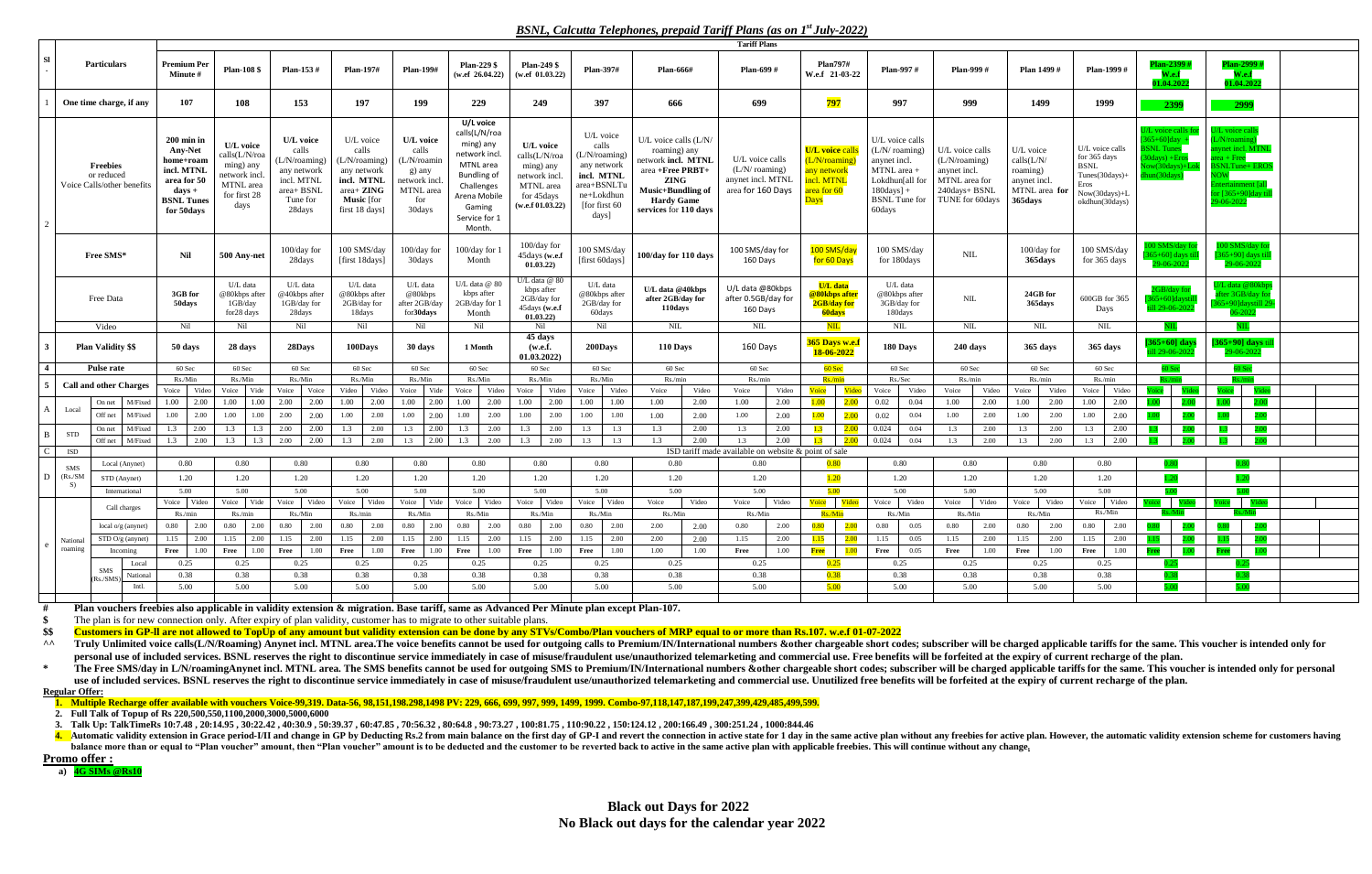### **SPECIAL TARIFF VOUCHERS**

| $SI STV$ name  | MRP(Rs)    | Freebies (calls+ other VAS)                                                                   | Free SMS*                                   | Free data                                                          | validity (calendar days)   | On-net call charge                                                            | Off-net call charge                                                                                                  |  |  |  |  |  |
|----------------|------------|-----------------------------------------------------------------------------------------------|---------------------------------------------|--------------------------------------------------------------------|----------------------------|-------------------------------------------------------------------------------|----------------------------------------------------------------------------------------------------------------------|--|--|--|--|--|
|                | 18         | Truly U/L voice & video calls                                                                 | ---                                         | U/L data @80kbps after 1GB/day                                     |                            |                                                                               | Unlimited voice & video calls                                                                                        |  |  |  |  |  |
|                | 22         | $\sim$ $-$                                                                                    | $\sim$                                      |                                                                    | 90* (N/A for SIM Validity) | Local/STD @ 30p/min                                                           | Local/STD @ 30p/min                                                                                                  |  |  |  |  |  |
|                | 29         | $\sim$ $\sim$                                                                                 |                                             | 1GB                                                                |                            |                                                                               | Unlimited Local/STD (home & roaming) including MTNL area                                                             |  |  |  |  |  |
|                | 44         |                                                                                               | $\sim$                                      |                                                                    | 26                         |                                                                               | $1.2p/2s$ (All Local)                                                                                                |  |  |  |  |  |
|                | 49         | 100 min Any Network                                                                           | $\sim$                                      | $1$ GB                                                             | 20                         |                                                                               | All calls @45p/min in home & roam incl. MTNL area                                                                    |  |  |  |  |  |
|                | 66         |                                                                                               | $\sim$                                      |                                                                    | 30                         |                                                                               | All Local @15p/min, All STD@25p/min                                                                                  |  |  |  |  |  |
|                | 75         | 200 min Any Network + Free default BSNL tune                                                  |                                             | $2 \text{ GB}$                                                     | 30                         |                                                                               | All calls @30p/min in home & roam incl. MTNL area                                                                    |  |  |  |  |  |
|                | 94         | 200 min Any Network + Free default BSNL tune for $45$ days                                    |                                             | 3 GB                                                               | 45                         |                                                                               | All calls @30p/min in home & roam incl. MTNL area                                                                    |  |  |  |  |  |
|                | 97         | <b>LOKDHUN CONTENT</b>                                                                        | $\scriptstyle \cdots$ $\scriptstyle \cdots$ | U/L data @80kbps after 2 GB/day                                    | 18                         |                                                                               | Unlimited Local/STD (home & roaming) including MTNL area                                                             |  |  |  |  |  |
|                | 99         | Free BSNL tune                                                                                | $--$                                        |                                                                    | 22                         |                                                                               | Unlimited Local/STD (home & roaming) including MTNL area                                                             |  |  |  |  |  |
|                | 118        | Free BSNL tune                                                                                | $---$                                       | U/L data @40kbps after 0.5GB/day                                   | 26                         |                                                                               | Unlimited Local/STD (home & roaming) including MTNL area                                                             |  |  |  |  |  |
| Voice          | 135        | 1440 Min all $n/w$                                                                            |                                             |                                                                    | 24                         | $\sim$                                                                        |                                                                                                                      |  |  |  |  |  |
|                | 143        | 500 minutes Anynet                                                                            | $\qquad \qquad - -$                         | 2GB                                                                | 30                         |                                                                               | Local/STD @10p/min                                                                                                   |  |  |  |  |  |
|                | 147        | Free BSNL tune                                                                                |                                             | 10GB                                                               | 30                         |                                                                               | Unlimited Local/STD (home & roaming) including MTNL area                                                             |  |  |  |  |  |
|                | 187        | Free BSNLTune                                                                                 | 100SMS/day                                  | U/L data @40kbps after 2 GB/day                                    | 28                         |                                                                               | Unlimited Local/STD (home & roaming) including MTNL area                                                             |  |  |  |  |  |
|                | 298        | <b>EROS NOW Entertainment services#</b>                                                       | 100 SMS/day                                 | U/L data @40kbps after 1 GB/day                                    | 56                         |                                                                               | Unlimited Local/STD (home & roaming) including MTNL area                                                             |  |  |  |  |  |
|                | 299        | U/L voice                                                                                     | 100 SMS/day                                 | U/L data @80kbps after 3 GB/day                                    | 30                         |                                                                               | Unlimited Local/STD (home & roaming) including MTNL area                                                             |  |  |  |  |  |
|                | 319        |                                                                                               | 300 SMS                                     | 10GB                                                               | 75                         |                                                                               | Unlimited Local/STD (home & roaming) including MTNL area                                                             |  |  |  |  |  |
|                | 399        | Free BSNLTunes+ Lokdhun content                                                               | 100 SMS/day                                 | U/L data @80kbps after 1 GB/day                                    | 80                         |                                                                               | Unlimited Local/STD (home & roaming) including MTNL area                                                             |  |  |  |  |  |
|                | 429        |                                                                                               | 100SMS/day                                  | U/L data @40kbps after 1 GB/day                                    | 81                         |                                                                               | Unlimited Local/STD (home & roaming) including MTNL area + Free EROS NOW Entertainment services                      |  |  |  |  |  |
|                | 447        | Free BSNLTunes+ EROS NOW Entertainment                                                        | 100SMS/day                                  | U/L data @80kbps after 100GB at high speed.                        | 60                         |                                                                               | Unlimited Local/STD (home & roaming) including MTNL area                                                             |  |  |  |  |  |
|                | 485        |                                                                                               | 100SMS/day                                  | U/L data @40kbps after 1.5 GB/day                                  | 90                         |                                                                               | Unlimited Local/STD (home & roaming) including MTNL area                                                             |  |  |  |  |  |
|                | 599        | <b>ZING Music</b>                                                                             | 100SMS/day                                  | U/L data @80kbps after 5 GB/day                                    | 84                         |                                                                               | Unlimited Local/STD (home & roaming) including MTNL area                                                             |  |  |  |  |  |
|                | 13         |                                                                                               |                                             | 2GB                                                                |                            |                                                                               |                                                                                                                      |  |  |  |  |  |
|                | 56         | <b>ZING Music</b>                                                                             |                                             | 10GB                                                               | 10                         |                                                                               |                                                                                                                      |  |  |  |  |  |
|                | 98         | <b>EROS NOW Entertainment services#</b>                                                       |                                             | U/L data @40kbps after 2GB/day                                     | 22                         |                                                                               |                                                                                                                      |  |  |  |  |  |
| Data STV       | 151        | <b>ZING Music</b>                                                                             |                                             | $40$ GB                                                            | 28                         | Data charges beyond free usage @25paisa/MB (Under Per Minute/Per Second Plan) |                                                                                                                      |  |  |  |  |  |
|                | 198        | <b>LOKDHUN CONTENT</b>                                                                        |                                             | 2GB/day                                                            | 50                         |                                                                               |                                                                                                                      |  |  |  |  |  |
|                | 398        | Truly U/L voice(home+roaming) + 100SMS/day (Promo STV w.e.f. 10.1.21)                         |                                             | <b>Unlimited data</b>                                              | 30 Days                    |                                                                               |                                                                                                                      |  |  |  |  |  |
|                | 1498       |                                                                                               |                                             | U/L data @40kbps after 2GB/day                                     | 365 Days                   |                                                                               |                                                                                                                      |  |  |  |  |  |
| 3 Combo STV    | 71         | Usage Value Rs. 20/-                                                                          |                                             |                                                                    | 30                         |                                                                               | All calls $@30p/min$                                                                                                 |  |  |  |  |  |
|                | 247        | Talk value Rs. $10/- + BSNLT$ unes+ EROS NOW entertainment                                    | 100SMS/day                                  | U/L data @80kbps after 50GB                                        | 30                         |                                                                               | Unlimited Local/STD (home & roaming) including MTNL area                                                             |  |  |  |  |  |
| $PV$ for GP-II | 139        | Free BSNLTune                                                                                 | $---$                                       | U/L data @40kbps after 2 GB/day                                    | 28                         |                                                                               | Unlimited Local/STD (home & roaming) including MTNL area                                                             |  |  |  |  |  |
| & beyond       | 201        | 300 min Any Network                                                                           | 99 SMS                                      | 6 GB                                                               | 90                         |                                                                               |                                                                                                                      |  |  |  |  |  |
| $GP-II$        | 1199       |                                                                                               | 100SMS/day                                  | 24GB                                                               | 365                        |                                                                               | Unlimited Local/STD (home & roaming) including MTNL area                                                             |  |  |  |  |  |
|                | 87         | <b>Bundling Of Hardy Game Service</b>                                                         | 100 SMS/day                                 | U/L data @80kbps after 1 GB/day                                    | 14                         |                                                                               | Unlimited Local/STD (home & roaming) including MTNL area                                                             |  |  |  |  |  |
|                | 184        | Bundling of "Lystn" Podcast Service                                                           | 100SMS/day                                  | U/L data @80kbps after 1 GB/day                                    | 28                         |                                                                               | Unlimited Local/STD (home & roaming) including MTNL area                                                             |  |  |  |  |  |
|                | 185        | Bundling of Arena Mobile Gaming                                                               | 100SMS/day                                  | U/L data @80kbps after 1 GB/day                                    | 28<br>28                   |                                                                               | Unlimited Local/STD (home & roaming) including MTNL area                                                             |  |  |  |  |  |
| <b>VAS STV</b> | 186        | Bundling Of Hardy Game Service                                                                | 100 SMS/day                                 | U/L data @80kbps after 1 GB/day                                    | 1 Month w.e.f 01-07-22     |                                                                               | Unlimited Local/STD (home & roaming) including MTNL area                                                             |  |  |  |  |  |
|                | 228<br>239 | <b>Bundling of Arena Mobile Gaming</b><br>Talk value Rs. 10/- Bundling of Arena Mobile Gaming | 100SMS/day<br>100SMS/day                    | U/L data @80kbps after 2 GB/day<br>U/L data @80kbps after 2 GB/day | 1 Month w.e.f 01-07-22     |                                                                               | Unlimited Local/STD (home & roaming) including MTNL area<br>Unlimited Local/STD (home & roaming) including MTNL area |  |  |  |  |  |
|                | 347        | Bundling of Arena Mobile Gaming                                                               | 100SMS/day                                  | U/L data @80kbps after 1 GB/day                                    | 56                         |                                                                               | Unlimited Local/STD (home & roaming) including MTNL area                                                             |  |  |  |  |  |
|                | 499        | 100 SMS/day + FreeBSNLTunes+ZING Music                                                        |                                             | 2GB/day                                                            | 90                         |                                                                               | U/L AnyNetvoice (L/N/roaming)                                                                                        |  |  |  |  |  |
| ISD            | 57         | <b>Pre-paid International roaming Facility</b>                                                |                                             |                                                                    | 30                         |                                                                               | Activation/extension of pre-paid International roaming                                                               |  |  |  |  |  |
| Activation     | 167        | <b>Pre-paid International roaming Facility</b>                                                |                                             |                                                                    | 90                         |                                                                               | Activation/extension of pre-paid International roaming                                                               |  |  |  |  |  |

The U/L voice benefits under this voucher cannot be used for outgoing calls to premium numbers, IN numbers, international numbers and other chargeable short codes; the subscriber will be charged applicable tariffs for the **immediately in case of misuse/fraudulent use/unauthorized telemarketing and commercial use. Free benefits will be forfeited at the expiry of current recharge of the plan.**

\*The Free SMS/day will be applicable in home & national roaming incl. MTNL area. The SMS benefits cannot be used for outgoing SMS to premium numbers, IN numbers and other chargeable short codes; the subscriber will be char personal use of included services. BSNL reserves the right to discontinue service immediately in case of misuse/fraudulent use/unauthorized telemarketing and commercial use. Unutilized free benefits will be forfeited at th

|                | MRP(Rs.) | <b>Countries</b>                                  |                    | <b>ISD</b> voice call rate (Rs./min)       |                         | <b>International SMS (Rs./SMS)</b> |                 |                 | <b>Validity (Days)</b>     |                             |                       |                   |                   |                        |  |
|----------------|----------|---------------------------------------------------|--------------------|--------------------------------------------|-------------------------|------------------------------------|-----------------|-----------------|----------------------------|-----------------------------|-----------------------|-------------------|-------------------|------------------------|--|
| <b>ISD STV</b> | 24       | <b>Nepal</b>                                      |                    | 8.50                                       |                         |                                    |                 |                 |                            |                             |                       |                   |                   |                        |  |
| (1n<br>home    | 23       | Bahrain                                           |                    | 6.49                                       |                         |                                    | 3.00            |                 |                            |                             |                       |                   |                   |                        |  |
| LSA)           | 27       | Bangladesh, Malayasia, Hongkong                   |                    | 2.49                                       |                         | 3.00                               |                 |                 |                            |                             |                       |                   |                   |                        |  |
|                | 41 $@$   | Canada, Chaina, Singapore, USA                    |                    | 1.49                                       |                         | 3.00                               |                 |                 |                            |                             |                       |                   |                   |                        |  |
|                | MRP(Rs.) | <b>Countries</b>                                  |                    | <b>Free I/C calls</b> Free Local O/g calls | Free o/g calls to India | <b>Free Data</b>                   | <b>Free SMS</b> | I/c Call charge | Local $O/g$ call<br>charge | <b>Call charge to India</b> | Other o/g call charge | Data charge       | <b>SMS</b> charge | <b>Validity (days)</b> |  |
|                | 279      | SINGAPORE (valid for roaming in M/s starhub only) |                    | Total 30mins                               |                         |                                    | N <sub>il</sub> | Rs 2/min        | $Rs$ 4.6/min               | Rs 10.9/min                 | Rs 52.8/min           | Rs 0.5/MB         | Rs 2/SMS          | 28                     |  |
|                | 511      | SINGAPORE (valid for roaming in M/s starhub only) |                    | Total 50mins                               |                         | 200 MB                             | N <sub>i</sub>  | Rs 2/min        | $Rs\ 4.6/min$              | Rs 10.9/min                 | Rs 52.8/min           | $Rs\ 0.5/MB$      | Rs 2/SMS          |                        |  |
|                | 1379     | SINGAPORE (valid for roaming in M/s starhub only) |                    | Total 140mins                              |                         | 500 MB                             |                 | Rs 2/min        | $Rs\ 4.6/min$              | Rs 10.9/min                 | Rs 52.8/min           | $Rs\ 0.5/MB$      | Rs 2/SMS          |                        |  |
|                | 2311     | SINGAPORE (valid for roaming in M/s starhub only) |                    | Total 200mins                              |                         | $2$ GB                             |                 | Rs 2/min        | $Rs\ 4.6/min$              | Rs 10.9/min                 | Rs 52.8/min           | Rs 0.5/MB         | Rs 2/SMS          |                        |  |
| <b>IR STV</b>  | 497      | <b>UAE</b>                                        | 30mins             | 40mins                                     | 40mins                  | 100 MB                             |                 |                 |                            |                             |                       |                   |                   |                        |  |
|                | 898      | <b>UAE</b>                                        | 50 <sub>mins</sub> | 120mins                                    | 60mins                  | 250 MB                             |                 |                 |                            |                             |                       |                   |                   |                        |  |
|                | 2199     | <b>UAE</b>                                        | 120mins            | 200mins                                    | 200mins                 | 1000 MB                            |                 |                 |                            |                             |                       |                   |                   |                        |  |
|                | 705      | MAURITIUS (valid in M/s MTML network only)        |                    | Total 30mins                               |                         | 200 MB                             |                 | Rs 11/min       | Rs 5.2/min                 | Rs 15.6/min                 | Rs 52/min             | <b>Rs 0.65/MB</b> | $Rs\ 3.9/SMS$     |                        |  |
|                | 2875     | MAURITIUS (valid in M/s MTML network only)        |                    | Total 100mins                              |                         |                                    | 50              | Rs 11/min       | Rs 5.2/min                 | $Rs$ 15.6/min               | Rs 52/min             | <b>Rs</b> 0.65/MB | Rs 3.9/SMS        |                        |  |
|                | 3905     | MAURITIUS (valid in M/s MTML network only)        | Total 140mins      |                                            |                         | $1.5$ GB                           | 50              | Rs 11/min       | Rs 5.2/min                 | $Rs$ 15.6/min               | Rs 52/min             | Rs 0.65/MB        | $Rs\ 3.9/SMS$     |                        |  |
|                | 895      | BHUTAN (valid in M/s B mobile network only)       |                    | Total 40mins                               |                         | 200 MB                             | $30^{\circ}$    | $Rs$ 4.1/min    | Rs 10.4/min                | Rs 10.4/min                 | Rs 54.6/min           | $Rs\ 1.3/MB$      | Rs 2/SMS          |                        |  |
|                | 2895     | BHUTAN (valid in M/s B mobile network only)       |                    | Total 175mins                              |                         | 500 MB                             |                 | $Rs\ 4.1/min$   | $Rs$ 10.4/min              | Rs 10.4/min                 | Rs 54.6/min           | $Rs\ 1.3/MB$      | Rs 2/SMS          |                        |  |